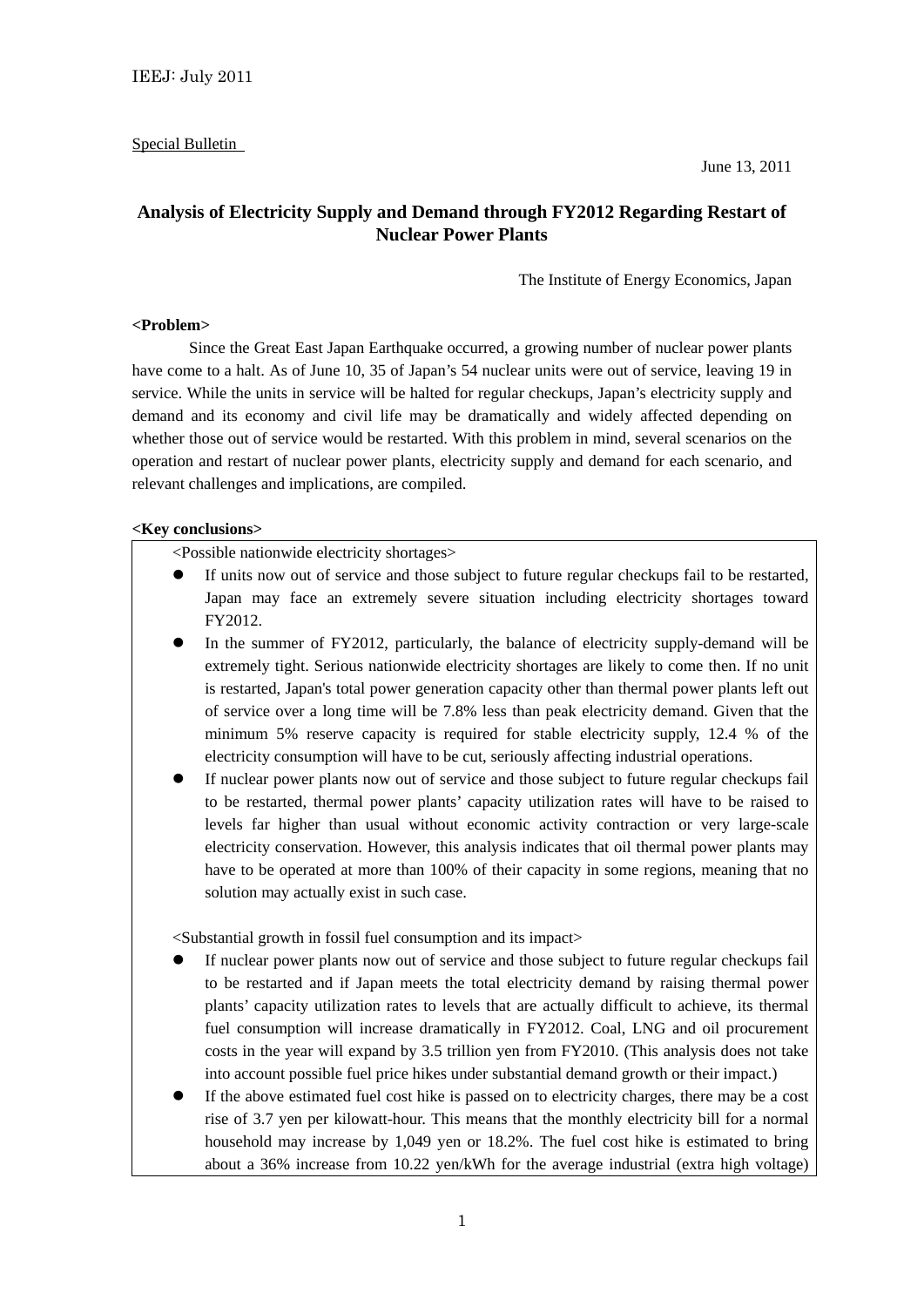electricity bill. Such industrial electricity charge increase is feared to affect Japan's industrial competitiveness very seriously.

- In line with the increase in consumption of thermal power generation fuels, energy-based carbon dioxide emissions will expand substantially. If nuclear power plants now out of service and those subject to future regular checkups fail to be restarted,  $CO<sub>2</sub>$  emissions in FY2012 may total 1.26 billion tons, up 18.7% from 1990.
- Japan is urgently required to sincerely consider restarting suspended nuclear power plants from the viewpoint of the best energy mix while the safety of the plants must be given the top priority.

## **<Explanation>**

## **1. Operation of nuclear power plants in Japan**

- (1) As of June 10, 2011, Japan had 54 nuclear power units with a total capacity of 48.96 gigawatts. In addition to those suspended for regular checkups before the March 11 Great East Japan Earthquake, ten nuclear units came to a halt on the disaster, two units at the Hamaoka nuclear power station were suspended at the request of the government, and some others were halted for regular checkups after the disaster as earlier planned. As a result, only 19 units with a total capacity of 17.58 GW were in service as of June 10.
- (2) It is difficult to expect that most of the nuclear units that came to a halt on the disaster could be restarted to provide electricity by the end of FY2012. They include four at the Fukushima Daiichi nuclear plant that the Tokyo Electric Power has decided to decommission. Similarly, it is difficult to expect that the Hamaoka nuclear plant, now subject to safety measures as requested by the government, could be restarted. Meanwhile, nuclear plants now in service will undergo regular checkups one after another under earlier plans. Therefore, electricity supply from nuclear in Japan in the immediate future (through FY2012) will depend on the restart of nuclear plants now out of service and those subject to future regular checkups, excluding those which it would be clearly difficult to restart.

#### **2. Scenarios for restarting nuclear power plants**

(1) Three scenarios

In this report, following three scenarios are created for analysis, taking into account various uncertain factors regarding the restart of suspended nuclear plants.

- ① Scenario for launching the restart of nuclear power plants in July 2011 (abbreviated as "July restart scenario")
	- $\triangleright$  This scenario envisages that nuclear plants now out of service will be restarted gradually toward the summer electricity demand peak in and after July 2011 as efforts to restart them make progress. The scenario has little chance to be realized and is seen as a very "optimistic scenario." Under this scenario, nuclear power plants are assumed to continue a regular cycle of operation and checkups after the restart.
- ② Scenario for launching the restart of nuclear plants in December 2011 (abbreviated as "December restart scenario")
	- $\triangleright$  While this scenario is based on the same basic concept as the "July restart scenario", it envisages that nuclear plants now out of service will be restarted gradually toward the winter electricity demand peak in and after December as preparations for their restart take more time.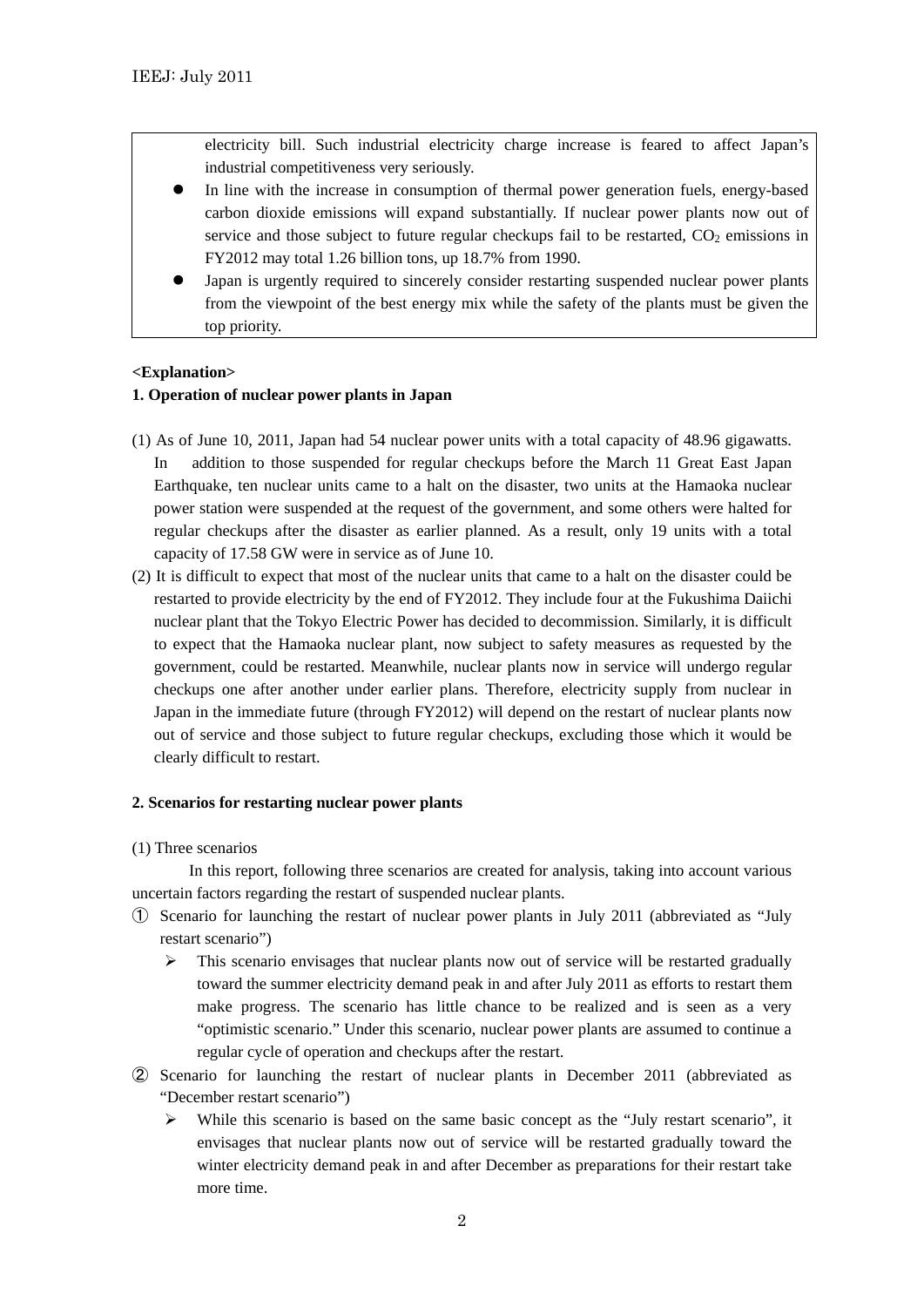- ③ No-restart scenario
	- $\triangleright$  This scenario envisages that nuclear plants that are now out of service or that will undergo regular checkups in the future will fail to be restarted, remaining out of service. The analysis hereinafter focuses on this scenario because of its great impact.

(2) Nuclear power generation under the three scenarios

- Figure 1 presents monthly nuclear power generation (estimates) through FY2012 under the three scenarios.
- Under the "No-restart scenario," nuclear power generation will decline as nuclear plants in service are suspended for regular checkups. In July 2012, nuclear power generation is projected to decline to zero.
- Under the "July restart scenario" and "December restart scenario," nuclear power generation will increase to some 200 GWh, close to the actual FY 2010 level, as nuclear plants now out of service are restarted gradually.



#### **Figure 1 Envisaged nuclear power generation in FY2011-2012**

#### **3. Electricity supply and demand analysis**

(1) Assumptions for electricity supply and demand analysis

 Major assumptions as standards for the electricity supply and demand analysis are as follows:

Economic growth (GDP growth): 0.0% in FY2011, Up 2.6% in FY2012 (from the previous year)

Total electricity demand: Down 4.7% in FY2011, Up 2.9% in FY2012 (from the previous year)

Thermal and hydro power generation capacity: Accumulating authorized power station capacity numbers in the electricity survey statistics

Priorities in thermal power generation: Each generation company is assumed to increase power generation for each source under the priority order of coal, LNG and oil, and the trend of past results.

Capacity utilization rate: The maximum annual average capacity utilization rate is assumed at the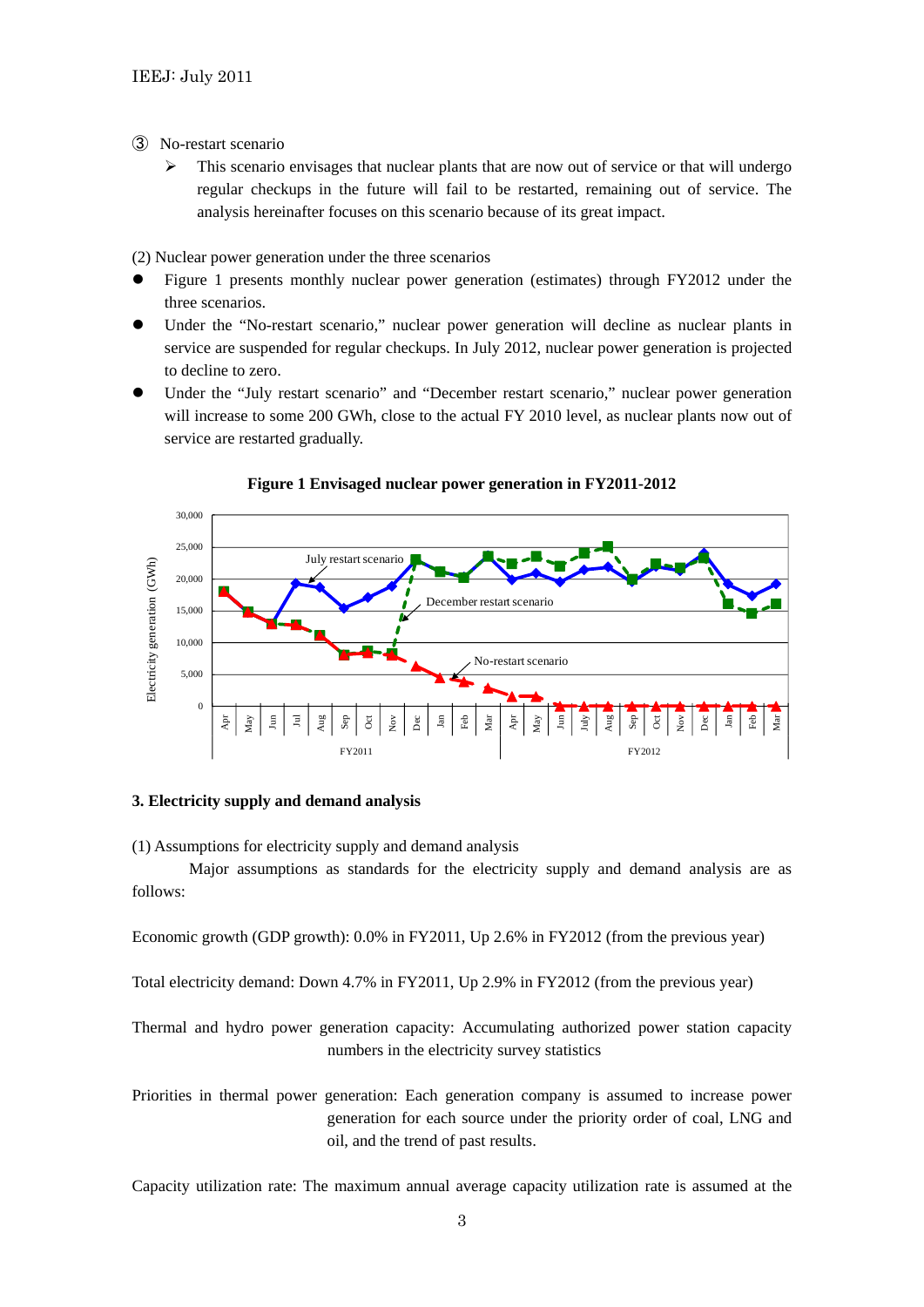-

following levels, based on past results, fuel acceptance capacity and interviews with electricity industry players:

Coal thermal power generation: 85% LNG thermal power generation: 70% Oil thermal power generation: Each company is assumed to resort to oil thermal power generation if required to meet demand after using up coal and LNG thermal power generation, with no limit set on the capacity utilization rate.

(2) Electricity supply and demand analysis results (focusing on the No-restart scenario)

 $\leq$ Comparison of peak electricity demand<sup>1</sup> and generation capacity<sup>2</sup>>

- Under the "No-restart scenario," Japan's total electricity generation capacity will decline in line with a fall in nuclear generation capacity as time goes by.
- According to our analysis, total electricity generation capacity for all Japanese electric power companies will slip below the peak electricity demand in the summer 2012 period, when the electricity supply-demand relationship would be the tightest. The comparison of peak electricity demand and generation capacity indicates electricity shortages in the period (Figure 2).
- Under the "No-restart scenario," electric power companies' total electricity generation capacity, excluding mothballed thermal power plants, will be 7.8% less than summer peak electricity demand in 2012. Given that the minimum reserve generation capacity equivalent to some 5% of peak electricity demand is required for stable supply, 12.4 % of the electricity consumption will have to be saved, with grave impacts imposed particularly on industrial activities.
- Each electric power company's total capacity will be short of peak electricity demand in its service area in the summer of 2012. Even if electricity purchases from non-utility companies, and cooperation and electricity interchange among electric power companies are taken into account, the electricity supply-demand balance will be very tight on a nationwide basis (Figure 3).

<sup>1</sup> Peak electricity demand represents the highest value among monthly peaks for each electric power company between FY2005 and 2010. The national total is a simple total of peak demand values for the 10 electricity power companies. However, summer peak demand foris assumed at 60 GW (51 GW after a 15% cut) for the Tokyo Electric Power Co. and at 14.8 GW (12.58 GW after a 15% cut) for Tohoku Electric Power Co. are assumed at 60 GW and at 14.8 GW, respectively.

<sup>&</sup>lt;sup>2</sup> Power generation capacity represents a three-month average, excluding the interchange among companies and including the capacity of long-idled thermal power plants. With peak monthly electricity demand taken into account, 60% of hydroelectric generation equipment capacity is counted into the capacity. Nuclear power generation capacity excludes units subject to regular checkups. Renewable energy-based power generation capacity is not taken into account except for the emergency capacity for Tokyo Electric Power Co. and Tohoku Electric Power Co. in FY2011-2012. (Renewable energy-based power generational capacity is limited to less than 0.3% of Japan's total generation capacity.) Disaster-damaged power plants are excluded from the power generation capacity. Long-idled thermal power plants include those panned for elimination. It is difficult to immediately restart them.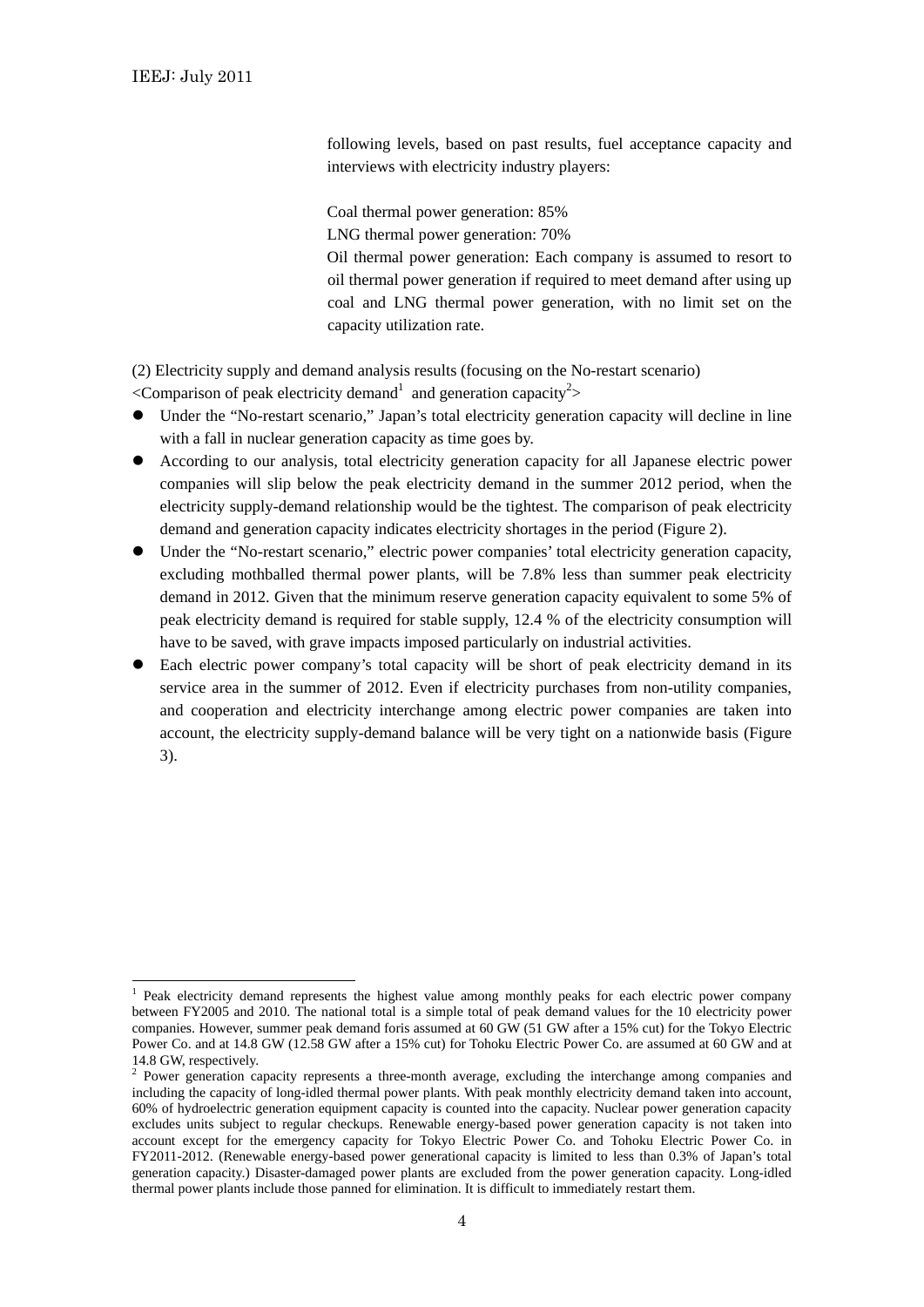

**Figure 2-1 Japan's total power generation capacity**

**Figure 2-2 Comparison of Japan's total power generation capacity and peak demand** 

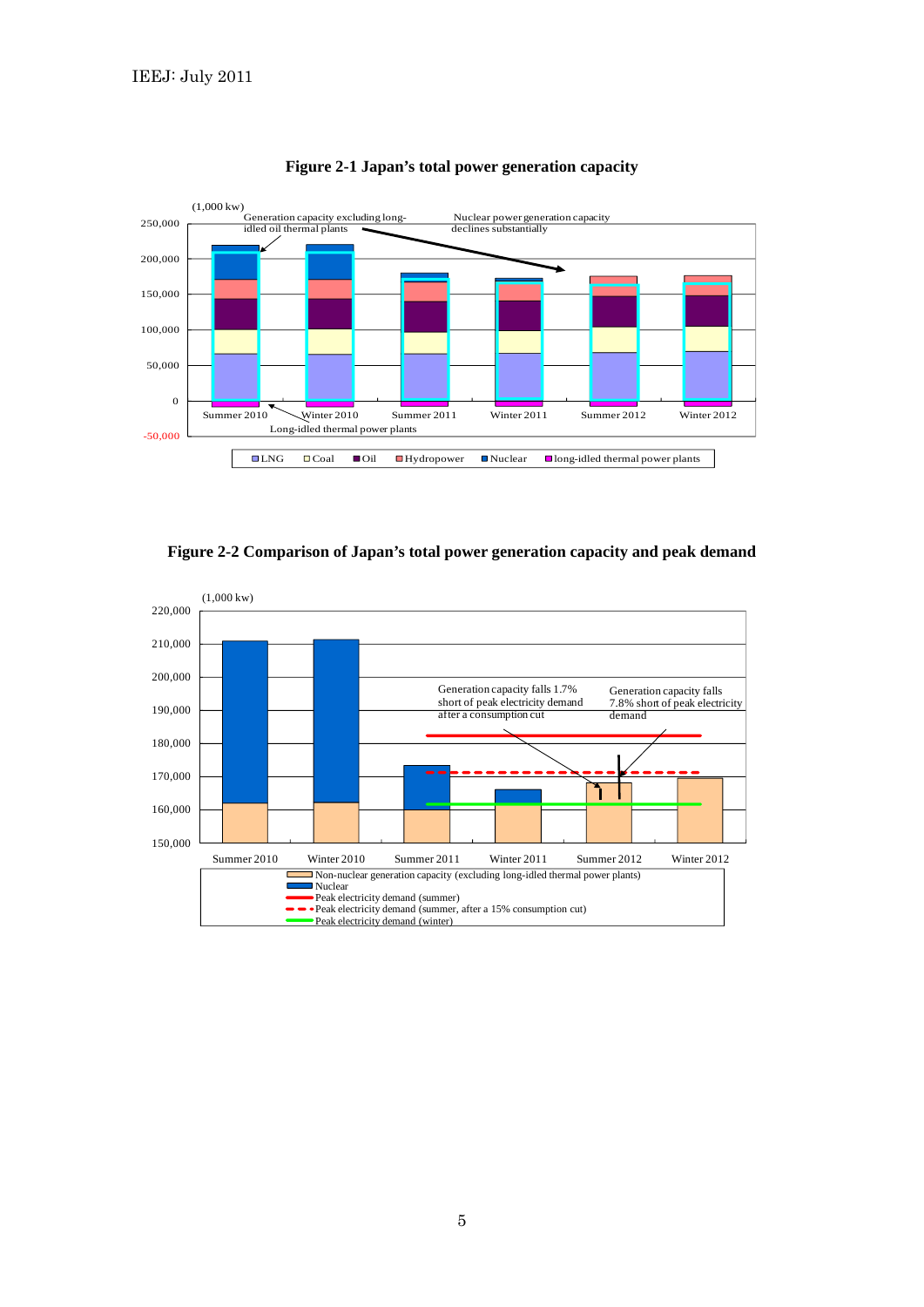

## **Figure 3 Each electric power company's generation capacity and local peak demand**

<Electricity generation by each type of thermal power plants (No-restart scenario)>

- Under the "No-restart scenario," the annual average capacity utilization rate for coal thermal power plants of the 10 electric power companies in FY 2012 will be 85% (the assumed maximum rate).
- The annual average capacity utilization rate for LNG thermal power plants of the 10 electric power companies in FY2012 will be 68% (close to the assumed maximum rate).
- The annual average capacity utilization rate for oil thermal power plants of the 10 electric power companies in FY2012, including long-idled plants, will be 55%. Excluding long-idled plants, however, capacity utilization rates will exceed 100% for nearly half of the electric power companies, meaning that no solution may actually exist in such case.

<Thermal fuel consumption and procurement costs (No-restart scenario)>

- Fuel consumption for thermal power generation is estimated to increase as follows (Table 1):
	- $\triangleright$  Coal for power generation increases from 90.15 million tons in FY2010 to 99.23 million tons in FY2012 (up 9.08 million tons).
	- $\triangleright$  LNG for power generation increases from 44.37 million tons in FY2010 to 64.39 million tons in FY2012 (up 20.02 million tons).
	- $\triangleright$  Oil for power generation<sup>3</sup> increases from 13.51 million kiloliters in FY2010 to 40.96 million kl in FY2012 (up 27.45 million kl).
- Based on the above fuel consumption and CIF prices in April 2011, a thermal fuel procurement cost increase from FY2010 to 2012 is estimated at 3,473 billion yen – 19.1 billion yen for coal, 1,396 billion yen for LNG and 1,887 billion yen for oil. (Effects of the fuel cost expansion on electricity charges are explained later.)

<Thermal fuel consumption and procurement costs (comparison among scenarios)>

- A comparison of fuel consumption increases in the scenarios (Table 2) indicates that consumption increase in the "No-restart scenario" is dominantly greater for each of coal, LNG and oil.
- Based on CIF prices in April 2011, the fuel procurement cost in the "No-restart scenario" is higher than those in the "July restart scenario" and the "December restart scenario" by 2,712 and 2,756 billion yen, respectively.

 3 Fuel oil consumption includes both heavy oil and crude oil. The quantity of oil is converted to crude oil equivalent.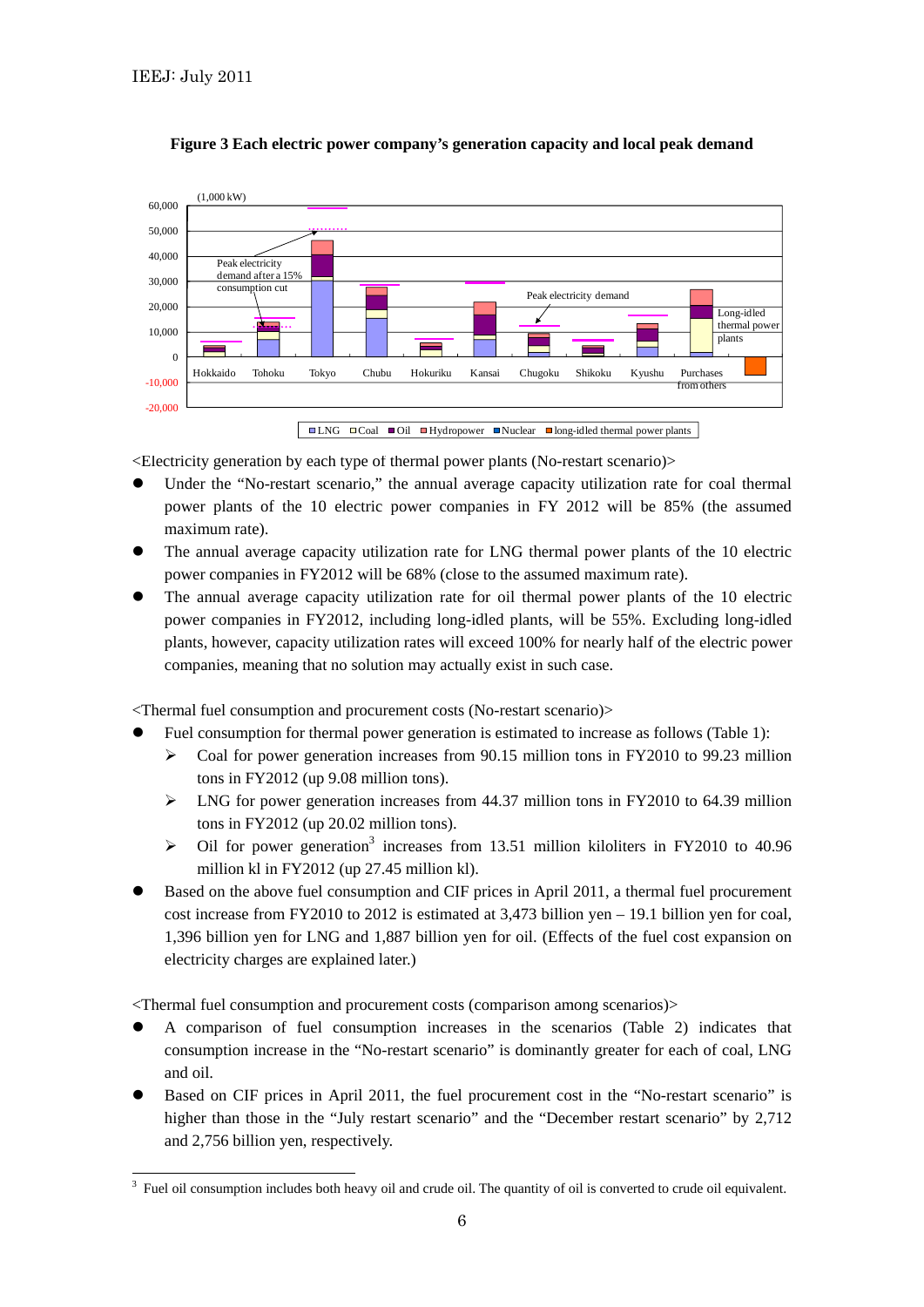|                                                        | FY2010            |               | FY2012 (no restart) |               | $FY2012 - FY2010$ |               |
|--------------------------------------------------------|-------------------|---------------|---------------------|---------------|-------------------|---------------|
|                                                        | Consumption       | Import value  | Consumption         | Import value  | Consumption       | Import value  |
|                                                        | (Respective unit) | (Billion yen) | (Respective unit)   | (Billion yen) | (Respective unit) | (Billion yen) |
| Fossil fuels<br>(10 <sup>°</sup> )<br>10kcal)          | 125,350           | 3,724         | 182,003             | 7,197         | 56,653            | 3,473         |
| Coal<br>$(1,000$ tons in steaming coal)                | 90,148            | 881           | 99,231              | 1,072         | 9,083             | 191           |
| Crude oil<br>$(1,000 \text{ k}1 \text{ in crude oil})$ | 13.510            | 619           | 40,960              | 2.506         | 27.451            | 1,887         |
| Natural gas<br>$(1,000$ tons in LNG $)$                | 44.368            | 2,223         | 64.388              | 3,619         | 20,020            | 1,396         |

## **Table 1 Gaps between FY2010 and 2012 under No-restart scenario**

## **Table 2 Gaps between FY2010 and 2012 in each scenario**

|                                               |                                                        | July restart scenario |               | December restart scenario |               | No-restart scenario |               |
|-----------------------------------------------|--------------------------------------------------------|-----------------------|---------------|---------------------------|---------------|---------------------|---------------|
|                                               |                                                        | Consumption           | Import value  | Consumption               | Import value  | Consumption         | Import value  |
|                                               |                                                        | (Respective unit)     | (Billion yen) | (Respective unit)         | (Billion yen) | (Respective unit)   | (Billion yen) |
| Fossil fuels<br>(10 <sup>°</sup> )<br>10kcal) |                                                        | 5,980                 | 761           | 4,852                     | 717           | 56,653              | 3,473         |
|                                               | Coal<br>$(1,000$ tons in steaming coal)                | 57                    | 93            | $\triangle$ 823           | 84            | 9,083               | 191           |
|                                               | Crude oil<br>$(1,000 \text{ k}1 \text{ in crude oil})$ | $\Delta$ 3.114        |               | $\triangle$ 3.511         | Δ7            | 27.451              | 1,887         |
|                                               | Natural gas<br>$(1,000$ tons in LNG $)$                | 6,759                 | 650           | 6,585                     | 640           | 20,020              | 1,396         |

 $\langle CO_2$  emissions (No-restart scenario)>

Under the "No-restart scenario," energy-based  $CO<sub>2</sub>$  emissions will increase from 1,124 million tons in FY2010 to 1,166 million tons in FY2011 (up 10.0% from FY1990) and to 1,257 million tons in FY2012 (up 18.7% from FY1990). The five year average from the FY2008 to FY2012 can be estimated as 1,152 million tons, up 8.8% from 1,059 million tons in 1990, by using the FY2008-2009 actual results and the FY2010-2012 estimated results.

## **4. Challenges and implications**

- As analyzed above, Japan as a whole will likely see electricity shortages particularly in the summer of 2012 if no nuclear power units are restarted.
- Even if electricity supply is secured with high capacity utilization rates achieved for thermal power plants, an increase in consumption of fuels for thermal power generation will lead to an additional fuel procurement cost of 3.5 trillion yen in FY2012.
- If the additional fuel procurement cost is simply passed on to an electricity charge, the cost may rise by 3.7 yen per kilowatt-hour. As a result, the monthly electricity bill for a standard family may rise by 1,048 yen or 18.2%. The fuel cost hike of 3.7 yen represents a 36% increase from 10.22 yen/kWh for the average industrial (extra high voltage) electricity bill. Such industrial electricity charge increase is feared to seriously affect the competitiveness of Japanese industries, especially that of the manufacturing industries.
- The procurement prices of fuels could be higher than the level assumed for this analysis if massive additional fuel procurement by Japan affects the supply-demand relationship for international markets. In such case, there could be a larger procurement cost increase and electricity charge hike.
- The sharp increase in fuel procurement cost (i.e., overseas transfer of income) could negatively